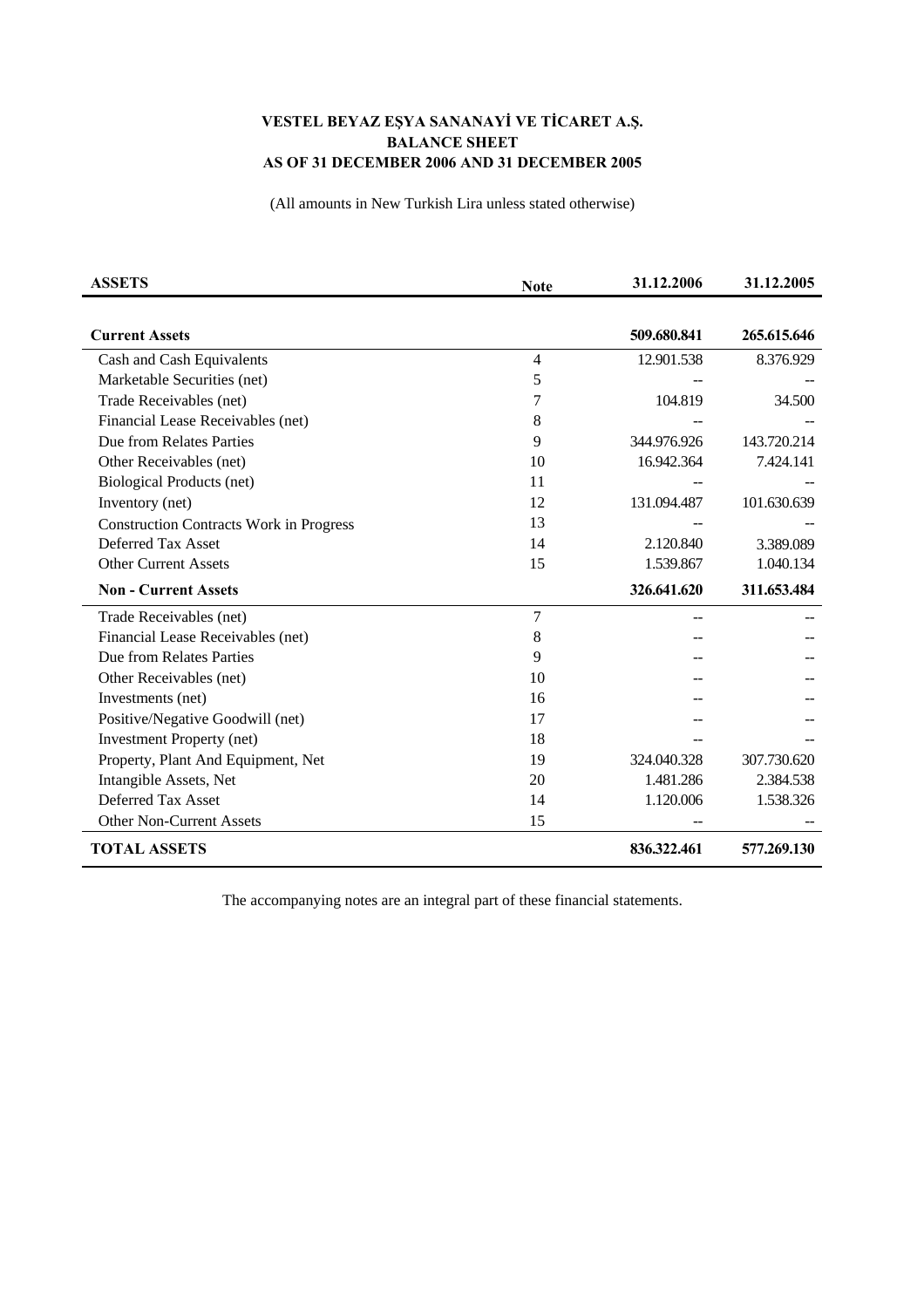## **VESTEL BEYAZ EŞYA SANAYİ VE TİCARET A.Ş. BALANCE SHEET AS OF 31 DECEMBER 2006 AND 31 DECEMBER 2005**

(All amounts in New Turkish Lira unless stated otherwise)

| <b>LIABILITIES AND SHAREHOLDERS' EQUITY</b>    | <b>Note</b> | 31.12.2006  | 31.12.2005  |
|------------------------------------------------|-------------|-------------|-------------|
| <b>Current Liabilities</b>                     |             | 306.057.330 | 254.889.659 |
| Borrowings (net)                               | 6           | 61.283      | 59.335      |
| Current Instalments Of Long Term Loans (net)   | 6           | 32.419.964  | 16.448.098  |
| Financial Lease Liabilities (net)              | 8           | 1.983.057   | 3.793.712   |
| Other Financial Liabilities (net)              |             |             |             |
| Trade Payables (net)                           | 7           | 239.308.000 | 171.064.824 |
| Due to Relates Parties (net)                   | 9           | 18.790.548  | 51.914.015  |
| <b>Advances Received</b>                       | 21          |             |             |
| Deferred billings (net)                        | 13          |             |             |
| <b>Expense Accruals</b>                        | 23          | 7.356.598   | 4.311.120   |
| Deferred Tax Liability                         | 14          | 392.558     | 1.041.361   |
| Other Liabilities (net)                        | 10          | 5.745.322   | 6.257.194   |
| <b>Non-Current Liabilities</b>                 |             | 75.237.479  | 92.673.911  |
| Borrowings (net)                               | 6           | 57.846.159  | 74.540.765  |
| Financial Lease Liabilities (net)              | 8           | 1.042.206   | 2.836.377   |
| Other Financial Liabilities (net)              |             |             |             |
| Trade Payables (net)                           | 7           |             |             |
| Due to Relates Parties (net)                   | 9           |             |             |
| <b>Advances Received</b>                       | 21          |             |             |
| <b>Expense Accruals</b>                        | 23          | 2.691.147   | 2.291.625   |
| Deferred Tax Liability                         | 14          | 13.657.967  | 13.005.144  |
| Other Liabilities (net)                        | 10          |             |             |
| <b>SHAREHOLDERS' EQUITY</b>                    |             | 455.027.652 | 229.705.560 |
| Share capital                                  | 25          | 190.000.000 | 138.000.000 |
| <b>Investment and Capital net-off</b>          |             |             |             |
| <b>Capital Reserves</b>                        |             | 118.800.673 | 9.769.852   |
| Premium in access of par                       | 26          | 109.030.821 |             |
| Profit on cancelled shares                     |             |             |             |
| Revaluation reserve of tangible fixed assets   |             |             |             |
| Revaluation reserve of equity participations   |             |             |             |
| <b>Equity Inflation Adjustment Differences</b> | 26          | 9.769.852   | 9.769.852   |
| <b>Profit Reserves</b>                         |             | 51.684.397  | 4.815.626   |
| <b>Legal Reserves</b>                          | 27          | 5.857.288   | 3.513.849   |
| <b>Special Reserves</b>                        |             |             |             |
| <b>Extraordinary Reserves</b>                  |             | 45.827.109  | 1.301.777   |
| <b>Special Funds</b>                           |             |             |             |
| Profit From Sale of Investment and Property    |             |             |             |
| to be added to Share Capital                   |             |             |             |
| Foreign Currency Translation Differences       |             |             |             |
| Net Profit for the period                      |             | 64.291.271  | 50.485.503  |
| <b>Retained Loss</b>                           | 28          | 30.251.311  | 26.634.579  |
| TOTAL LIABILITIES AND SHAREHOLDERS' EQUITY     |             | 836.322.461 | 836.322.461 |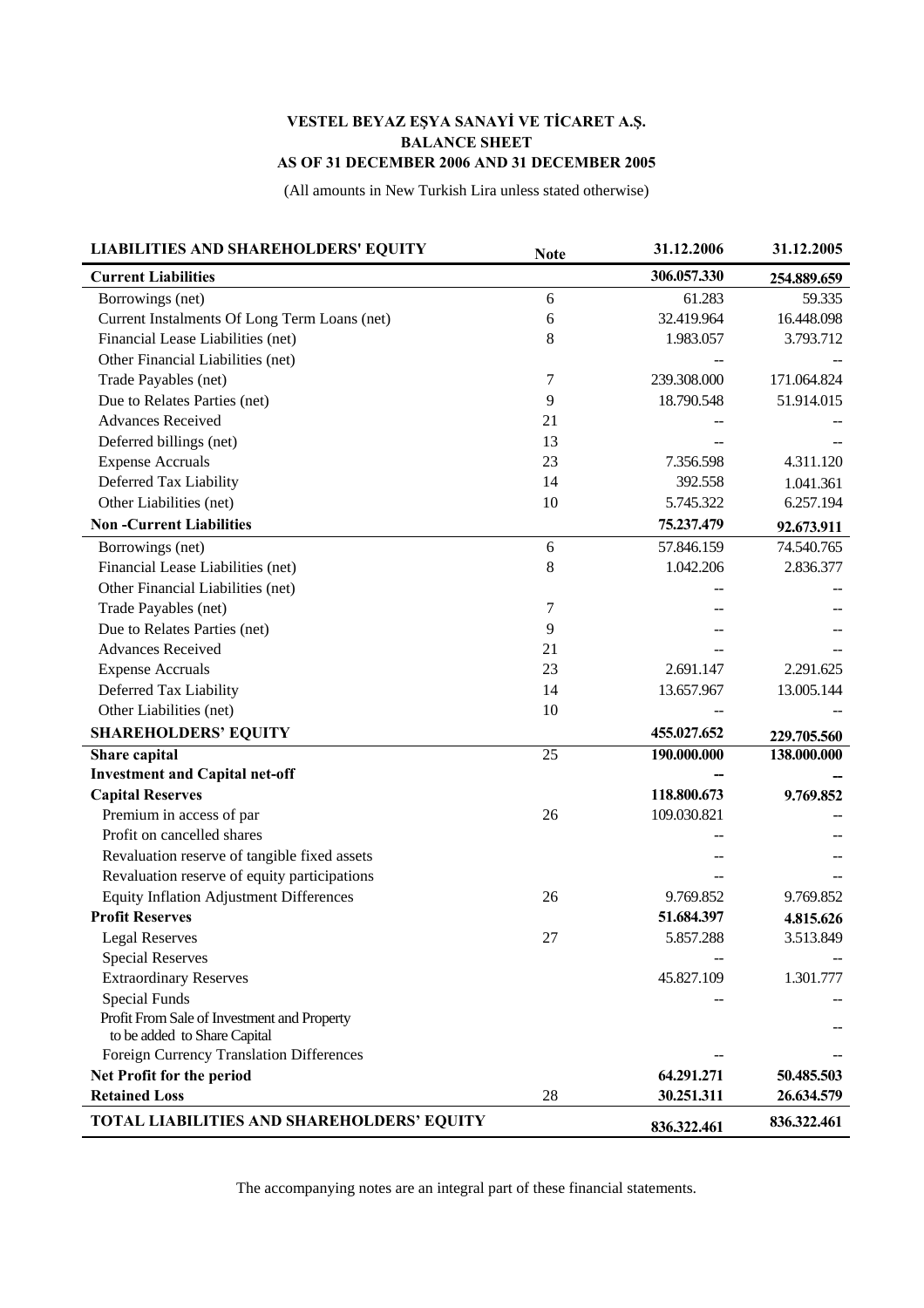## **VESTEL BEYAZ EŞYA SANAYİ VE TİCARET A.Ş. INCOME STATEMENT FOR THE TWELVE MONTH PERIOD ENDED 31 DECEMBER 2006**

(All amounts in New Turkish Lira unless stated otherwise)

|                                     | <b>Note</b> | $01.01 -$<br>31.12.2006 | $01.01 -$<br>31.12.2005 |
|-------------------------------------|-------------|-------------------------|-------------------------|
|                                     |             |                         |                         |
| <b>BASIC OPERATING INCOME</b>       |             |                         |                         |
| Sales (net)                         | 36          | 1.119.126.589           | 801.311.832             |
| Cost of Sales (-)                   |             | (961.320.028)           | (711.665.720)           |
| <b>GROSS PROFIT</b>                 |             | 157.806.561             | 89.646.112              |
| Operating expenses (-)              | 37          | (58.329.299)            | (27.661.964)            |
| <b>BASIC OPERATING PROFIT (NET)</b> |             | 99.477.262              | 61.984.148              |
| Other Income                        | 38          | 57.030.902              | 31.493.534              |
| Other Expenses (-)                  | 38          | (35.846.126)            | (21.617.045)            |
| Financing Expenses (-)              | 39          | (47.592.547)            | (13.364.782)            |
| <b>OPERATING PROFIT</b>             |             | 73.069.491              | 58.495.855              |
| Net Monetary Gain                   | 40          |                         |                         |
| <b>PROFIT BEFORE TAX</b>            |             | 73.069.491              | 58.495.855              |
| Taxes                               | 41          | (8.778.220)             | (8.010.352)             |
| <b>NET INCOME FOR THE PERIOD</b>    |             | 64.291.271              | 50.485.503              |
|                                     |             |                         |                         |
| <b>EARNINGS PER SHARE (YTL)</b>     | 42          | 0,36                    | 0,37                    |